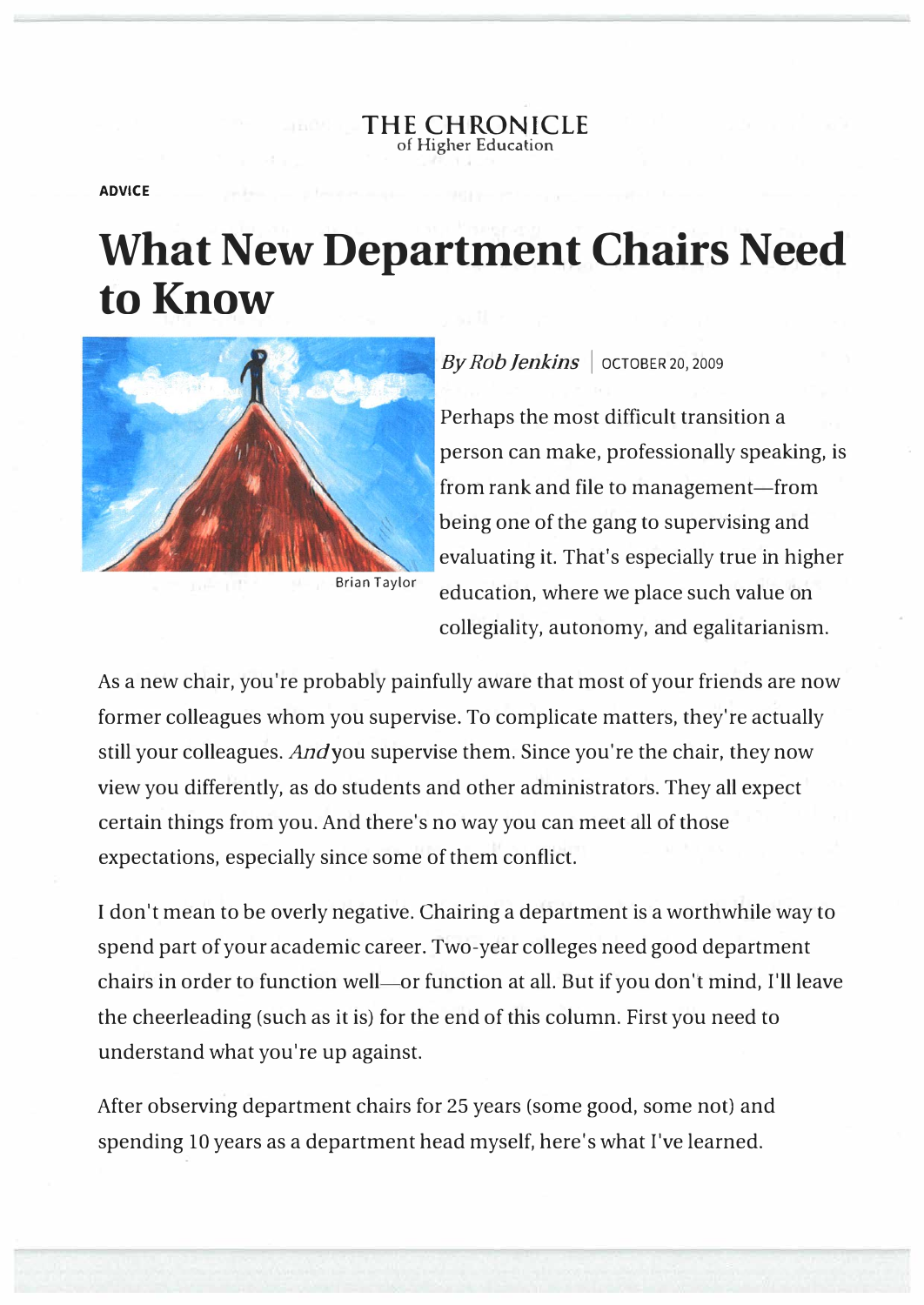**You need new friends.** Of course, you don't have to stop being friendly with your faculty colleagues, and you certainly don't have to stop liking them. But you do have to accept that it's no longer appropriate for you to pal around with particular individuals or groups-going to lunch, socializing outside of work, spending inordinate amounts of time chatting.

That's because those activities will very likely create animosity, distrust, and suspicion among faculty members with whom you do not share a close relationship. You will also open yourself up to charges of favoritism and bias as you complete evaluations, schedule courses, and make committee assignments.

Seek out a new group of friends from among those at roughly your same level on the organizational chart: other department chairs, department heads in nonacademic areas, and program directors. Or socialize with people who are technically below (or above) you on that chart but whose jobs are unconnected to your own, such as counselors and librarians.

The good news, of course, is that even though you are leaving some old friends behind—and may never be as close to them again, even if you return to the faculty after a few years-you stand to make some new friends. You are also forming a support group of people whose work situations are similar to yours and perhaps making connections that will benefit you throughout your career. After all, one of those other chairs might well be dean one day.

**Your default mode should be pro-faculty.** Even though you may no longer be close friends with members of your department, you now have an even greater responsibility toward them: You are essentially the fire wall between them and vindictive students, angry parents, and crusading administrators.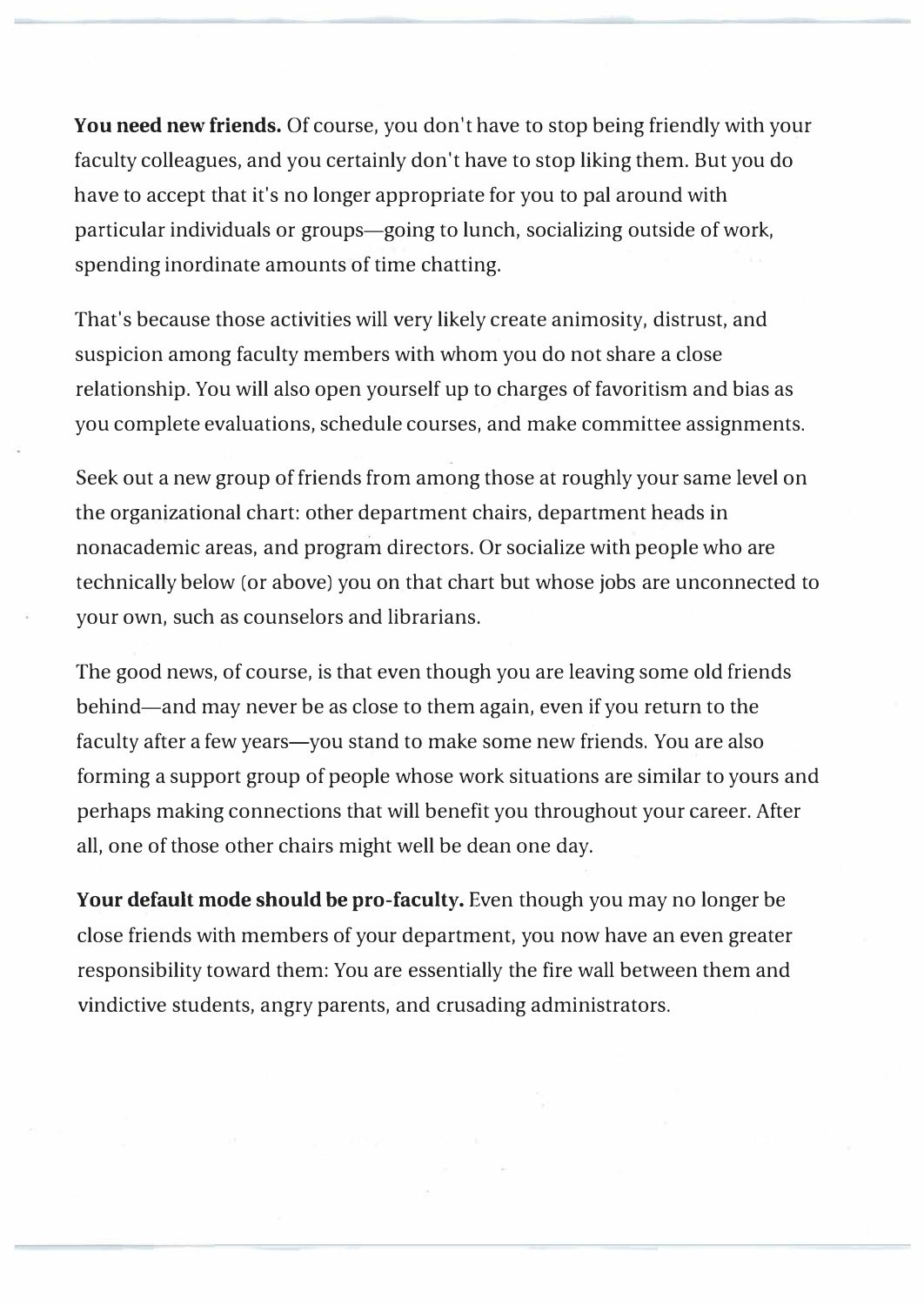When I first became chair, I thought my job was to keep faculty members, administrators, and students all happy. I quickly figured out that that was impossible. The chair's real job is to keep faculty members happy without annoying administrators and students too much.

Having just recently left the faculty ranks, your natural loyalties probably lie in that direction. But there's another reason for taking a pro-faculty stance: You're the only administrator who will. Sure, deans can be pro-faculty, to a point, but the nature of their jobs often requires them to take a wider view. I've always believed it's the chair's job to stand up for faculty members, and a chair who is unwilling to do so will not have much success.

That doesn't mean your department members will always be right (although I've found over the years that they usually are, especially in grade disputes). There may be times when you simply have to acknowledge that the faculty member is wrong and take steps to rectify a situation. But initially, at least, when everyone else on the campus is coming down on a faculty member, it's important for you to be on his or her side. That may be the single most important way to build trust in your department.

Which segues neatly into my next point.

**Trust is the key.** A friend of mine who is a basketball coach says that, in his profession, there's a continuing debate over whether it's more important for players to respect the coach or to like him. I have to admit that when I first became a department chair, I wondered about the same thing.

The answer, I soon learned, is that neither respect nor affection is the most important element in your relationship with faculty members. More important by far is that they trust you.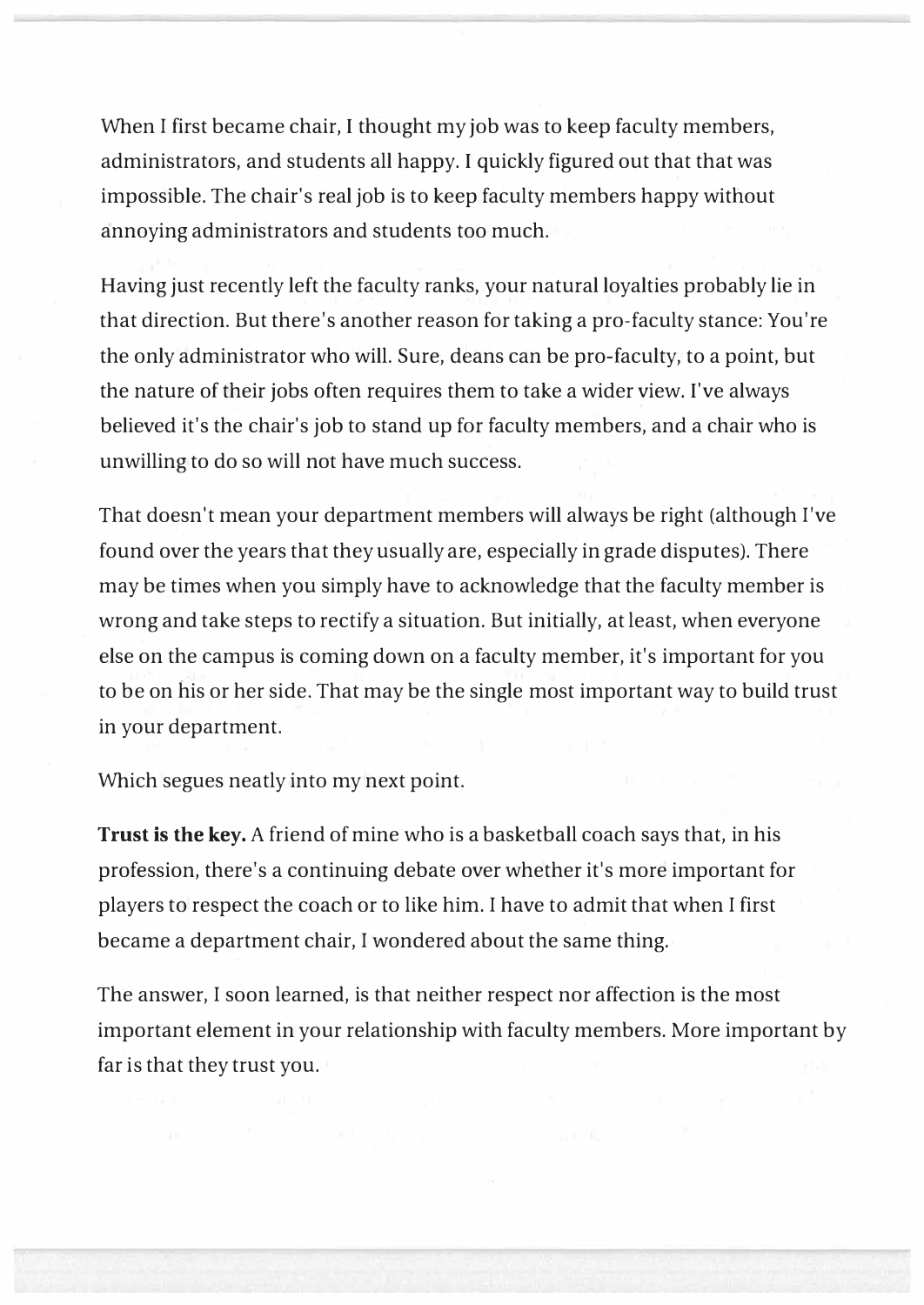Trust, in this context, means several things. It means that faculty members believe they can talk to you about anything, that you'll keep those conversations to yourself, and that you won't hold what they say in private against them. A department chair who is a backbiter or a gossip, or who simply divulges sensitive information to other faculty members, is likely to have a very short, miserable, and unsuccessful tenure. (Or to be promoted. It's a toss-up.)

Trust also means that faculty members believe you will do what you say. When you agree to something or promise something or say that you will take care of something, they must be able to take you at your word. And the only way to earn that kind of trust is, over time, to keep your word consistently and live up to your commitments - even when doing so is inconvenient.

Finally, as I mentioned already, trust means that faculty members know you have their backs. Absolutely nothing is more important to department morale than that.

**It's a desk job.** For me, one of the hardest things about becoming a department chair was giving up so much personal freedom. As a faculty member I had a set schedule—classes, office hours, committee meetings—but those things rarely consumed an entire eight-hour day. And other than that I could pretty much come and go as I pleased.

Department chairs, however, are basically chained to their desks from 8 a.m. to 5 p.m., five days a week, 250 days a year, except to attend various and sundry meetings. (You know your job is tedious when you look forward to a committee meeting.)

As chair, you have a lot of paperwork: class schedules, workload reports, adjunct applications, faculty evaluations, crossword puzzles. But the truth is, whether you're actually doing anything or not, you simply need to be sitting at your desk so people can find you when they want to complain. And by people I mean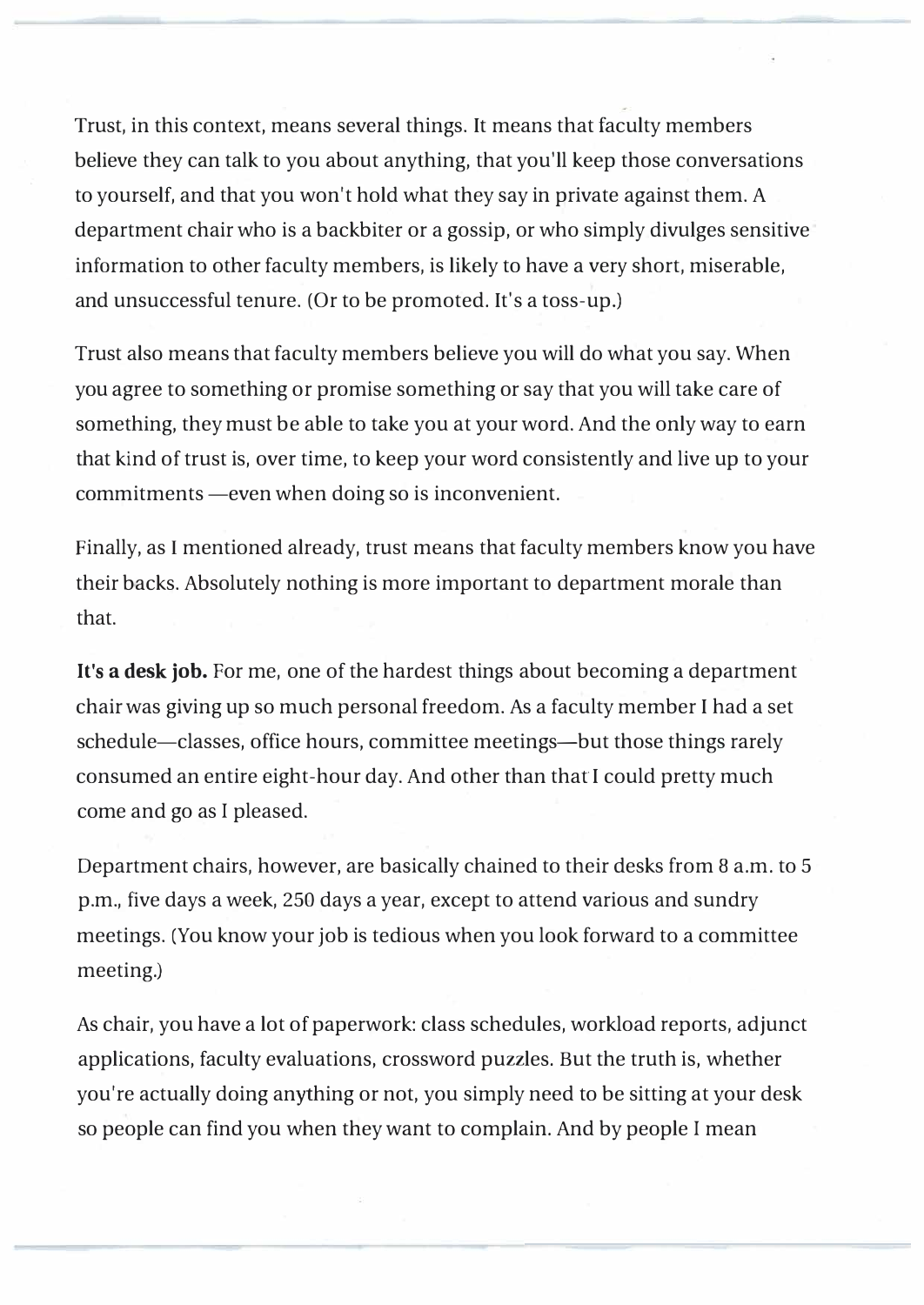anyone with a gripe, including but not limited to students, faculty members, counselors, custodians, book-store managers, vending-machine operators, department secretaries, public-safety officers, other department heads, and upper-level administrators.

## *Why?*

Because you-know-what flows downhill. If you make the rookie mistake of actually looking at the organizational chart, you may subscribe to the popular misconception that, although deans and vice presidents are clearly above you, faculty members are below you. In other words, you're in the middle-hence the term "middle management."

That view is not entirely accurate. You are in the middle, but only in the sense of being between a proverbial rock and a hard place. Otherwise you are not really below deans and above faculty members, but rather below both of them. Students, too. Imagine those three groups as the sides of a triangular-shaped basin. You are the drain.

OK, I'm exaggerating, but the fact remains that administrators will blame you for what faculty members do, faculty members will blame you for what administrators do, and students will blame you for everything. The trick is to figure out which complaints are valid and which ones you can actually do something about. Then deal with those, and basically ignore the rest. With a little wisdom, a little hard work, and a lot of luck, you'll solve enough real problems that the petty or imaginary ones will fade into the background.

No doubt you're thinking that the picture I've presented of chairing a department is pretty bleak, and that maybe you've made a mistake accepting the job.